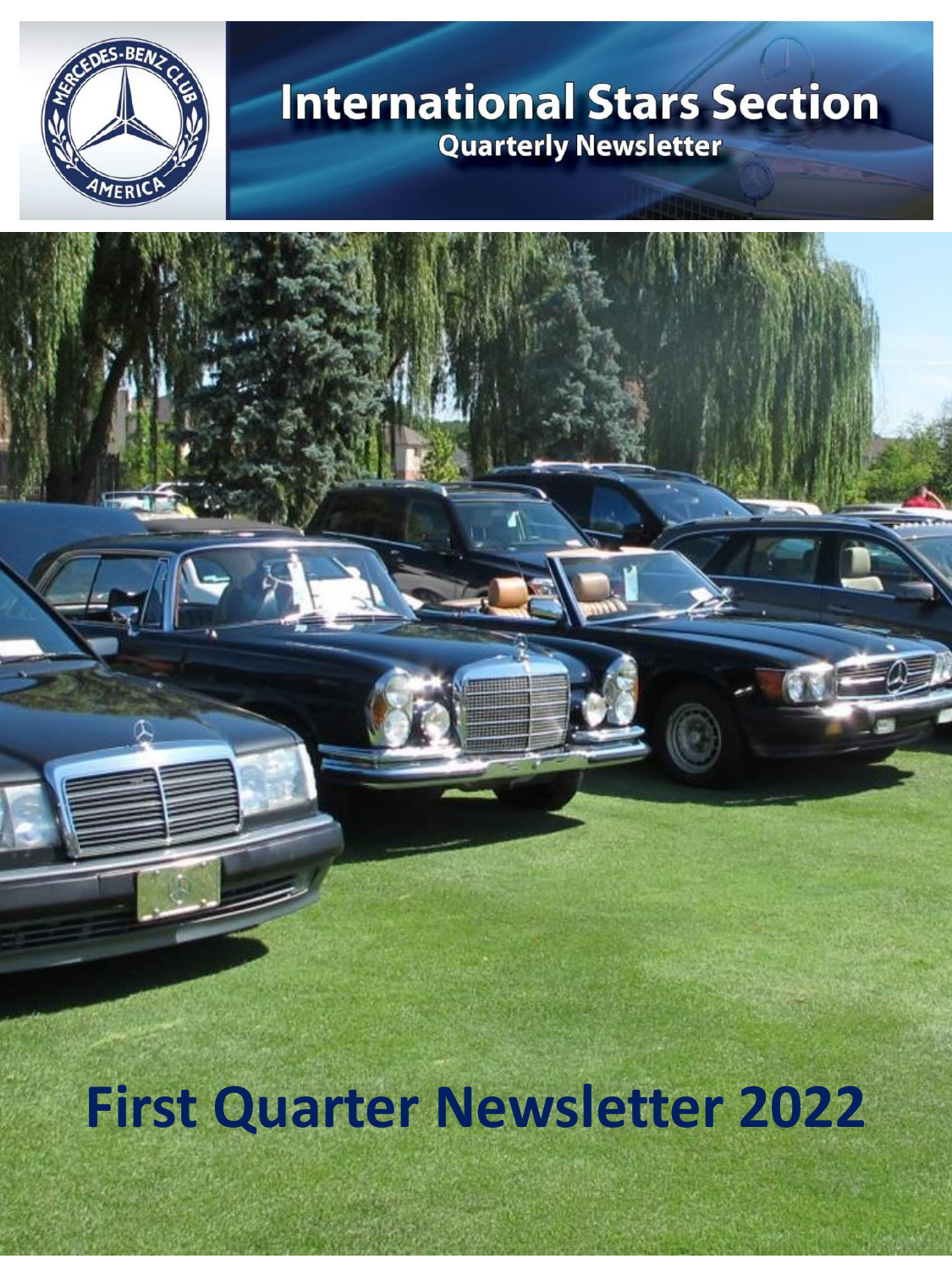

### **Welcome to the following new members to our section**

Bryan Dandurand, Brian Ruby, Elizabeth Johnson, Barbara Scappaticci, Jordan Sutton, William Woebkenberg

#### **Thank you to the following members for renewing their membership**

Bryan Besler-Bergero Charles Yocum Harold Ruttan Steve Mahac Charles McIntyre

Michael Waldo Matt Zelond MonuVell Kemp Sara Lancaster Jerry Youkelson Albert Cassar

Charles Columbo Bruce Judycki David Cooley Dewey Reeves Andrew Emerson William Horner

Raymond Putnam Ron Kadykowski Stephen Dakis Syed Ahsan Warsi Wendell Welper Joseph Margevicius

### **2022 Kickoff Meeting**

**In case you missed the mid-quarter update or are a new member here is what we reviewed**

- 2020-2021 Board Members
- Board Member Roles
- Election results for 2022-2023
- Review of 2021 events
- Member and officer of the year awards
- Member and vehicle profile of our section
- Events for 2022

Click the link below to view a copy of the slide show presented during the meeting

## [Kickoff Meeting Presentation](https://mcusercontent.com/36eae5f0e9d5854e5c30c094d/files/32b8cafb-1560-f0c7-a61a-0a7ff1535894/20220120IS_MBCA_2022_Kickoff.pdf)



|            | <b>Cars we Drive</b> |               |                           |  |
|------------|----------------------|---------------|---------------------------|--|
| Model      | Number of Vehicles   | Model         | <b>Number of Vehicles</b> |  |
|            | 77                   | Metric.       |                           |  |
| CLA        |                      | MLGLE         |                           |  |
| <b>CLK</b> |                      |               | 50                        |  |
| <b>CLS</b> |                      | 5L            |                           |  |
|            | <b>GR</b>            | <b>SLC</b>    |                           |  |
| a          |                      | <b>SUC</b>    |                           |  |
| GLGLS      |                      | 515           |                           |  |
|            |                      | <b>Symert</b> |                           |  |
| GLA        |                      |               |                           |  |

membership The average year is 1996

E Classes are the most common follow by SL and S Class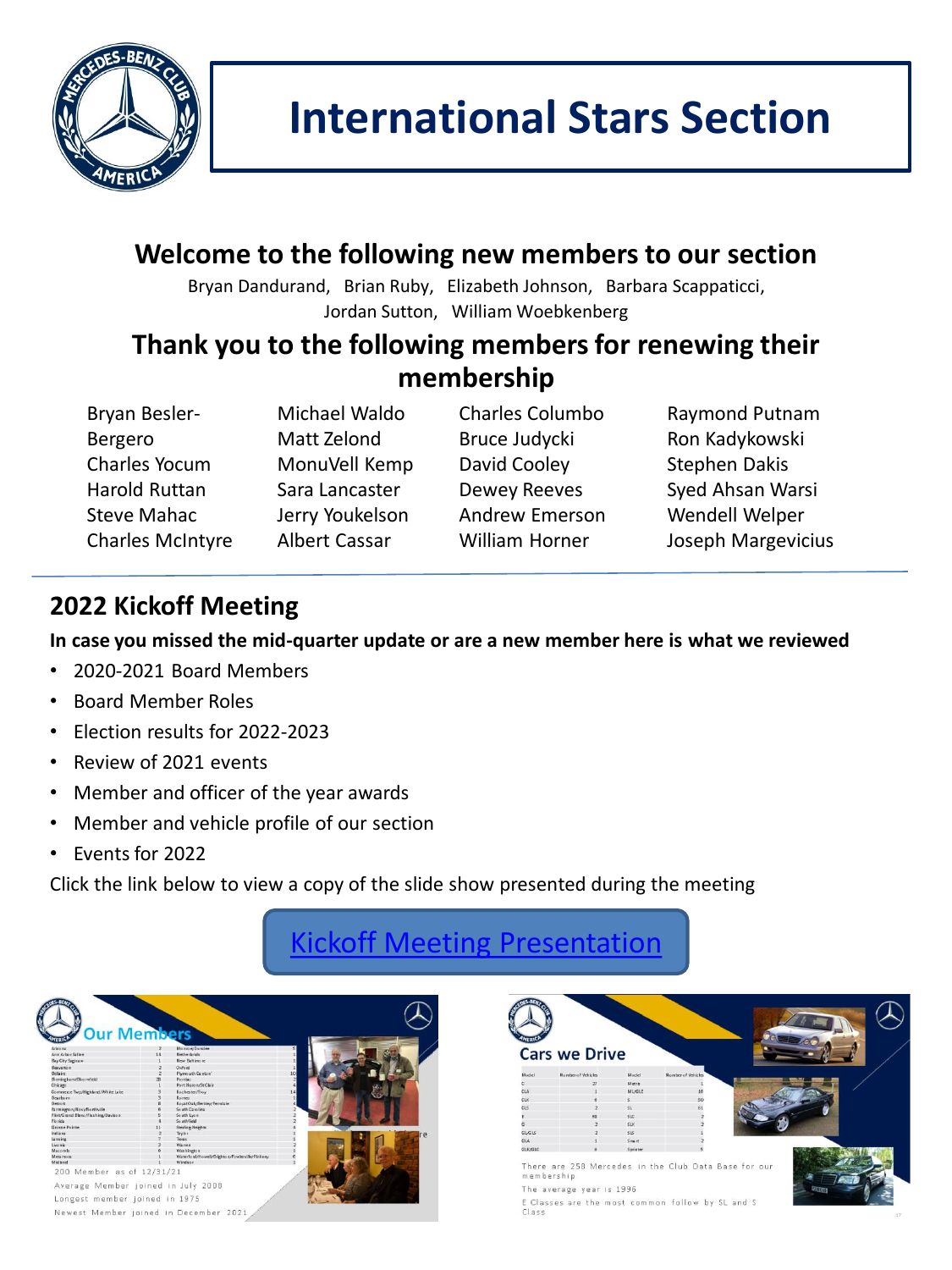

# **International Stars Section**

#### **Postponed Event**

#### **Detail Session**

On Saturday March 19<sup>th</sup> we had planned a detail session to be hosted by Classic Appreciation, however due to forces beyond their control Classic Appreciation requested we postpone to an as yet to be determined date in the future. We have had the pleasure of being able to see Classic Appreciation's facility and receive their coaching on how to care for our cars so hopefully it will be soon. In the prior kickoff presentation you can see some members getting door prizes at our last event there. To the right and below are some more pictures from that event to wet your appetite for when it gets arranged.



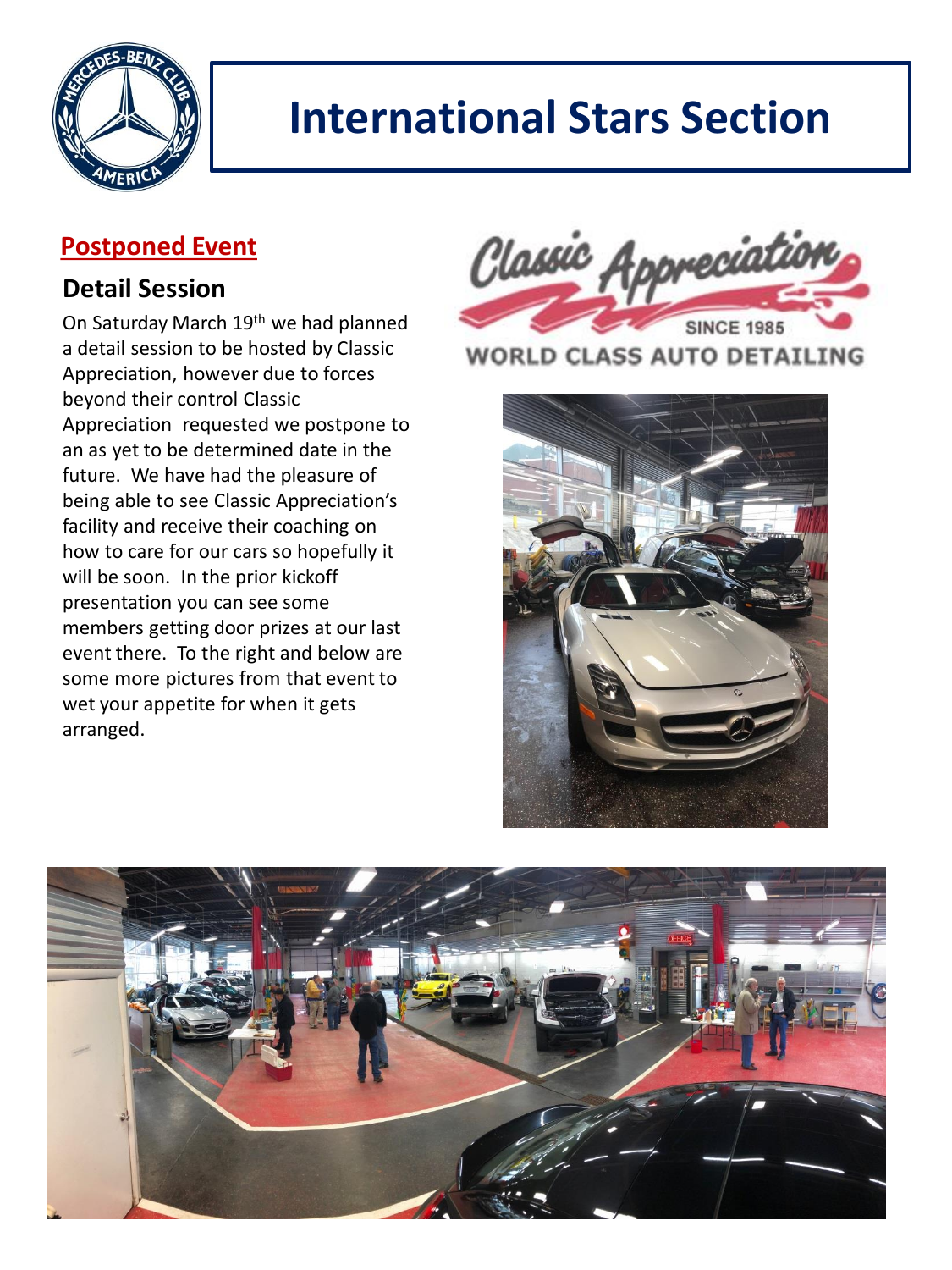

# **International Stars Section**

### **Upcoming Event!**

### **2022 Spring Dust Off Driving Tour**



Saturday May 21st, come out with the International Stars at our starting point of Mercedes Benz of Ann Arbor at 570 Auto Mall Drive Ann Arbor for our 2022 Spring Dust Off Driving Tour.

We will gather and start breakfast at 9:30 with time to mingle with fellow International Stars members, meet the team at Mercedes-Benz of Ann Arbor, check out the latest Mercedes models and talk cars with our fellow Mercedes enthusiasts.

 At 10:30 we will head out for a drive through the hills, forest and lake area's west of Ann Arbor. We will work our way West and North and end at our final destination Zukey Lake Tavern for lunch.

 This is a good time to take your baby out of storage, dust it off and get it ready for the driving season. Those of you who are early risers may also want to take in "Ann Arbor Cars and Coffee" at Zingerman's RoadHouse just prior to our event. It starts at 7:00 and ends at 9:00. It is located at 2501 Jackson Ave Ann Arbor MI in the Westgate Shopping Center, just 1.5 miles from our starting point at MB of Ann Arbor.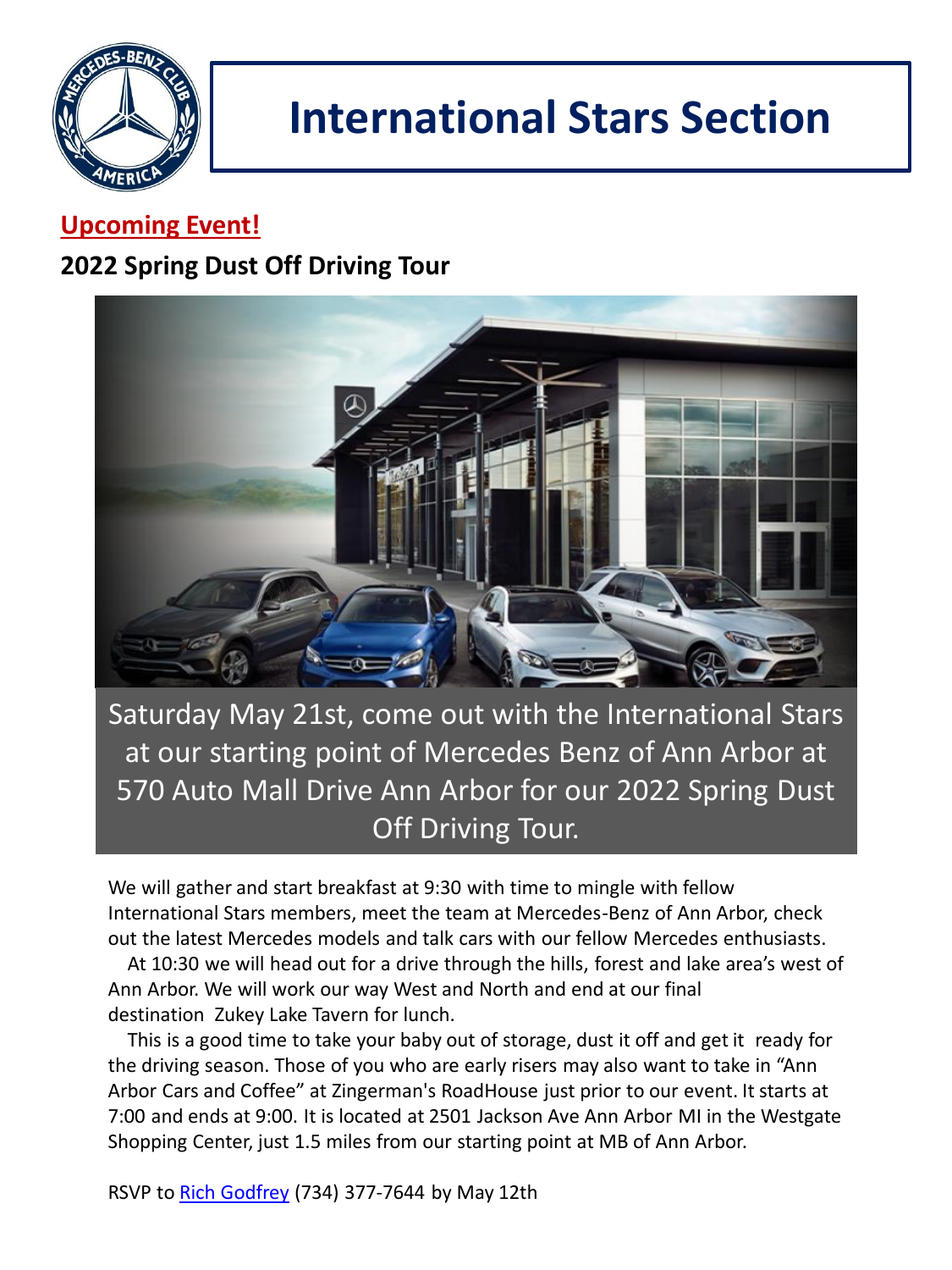

# **International Stars Section**

## **Comments from the board**

#### **Consider Becoming Part of Your Section Leadership:**

Have you been thinking you would like to get more involved in the International Stars section of the Mercedes Benz Club in southeastern Michigan? Well, here is your chance.

#### - **Social Media Chair**

With everything being more digital, we need a person or more likely a team that can do the following.

- Updating the web page with content on the National club's web site for International stars
- Facebook page posts for members to stay current about the club
	- Gerry Mason our former membership chair has setup a Facebook and Instagram page for our section while also populating the sites with nice posts about various Benz models. Check them out below.
	- Facebook: <https://www.facebook.com/IStarsMBCA/>
	- Instagram: [https://www.instagram.com/mbca\\_internationalstars/](https://www.instagram.com/mbca_internationalstars/)
- Setting up a linkedIn account for the club
- Also any other potential ideas for the club in the online world



#### **Some things of interest in the car world.**

- 1<sup>st</sup> Saturday each Month M1 Concourse Cars N Coffee 8:30-11am, Pontiac MI
- April 9<sup>th</sup> Waterford Hills Open Track Day, Waterford
- April  $26<sup>th</sup>$  September  $27<sup>th</sup>$  Tuesday Cruise Nights Holy Cow Creamery 5-8pm, Wyandotte
- May through September Wednesday night Cruise In Gilmore Car Museum 5-8pm, Hickory Corners
- Last Saturday of every month Caffeine and Chrome Gateway Classic Cars 9am-12pm, Dearborn
- May 7<sup>th</sup> Milan Dragway Grudge Racing, Milan
- May 15<sup>th</sup> All Mopar Car Show & Swap Meet Packard Proving Grounds 8am-3pm, Shelby Township
- May 29 41<sup>st</sup> Festival of Cars Factory or Restored Original Vehicles Only Rochester Municipal Park 9am-5pm, Rochester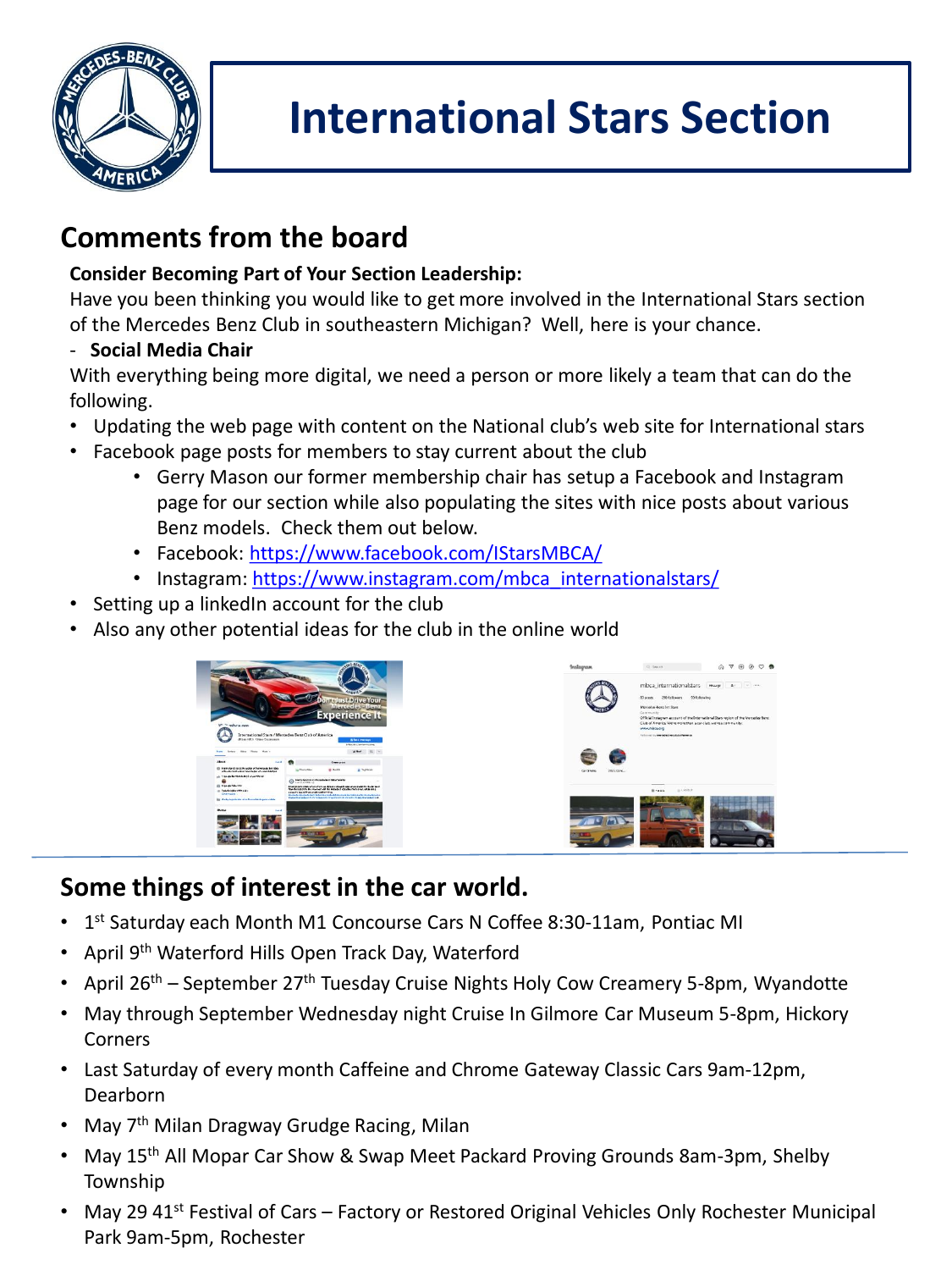

# **2022 Schedule of Events**

- **May 21st 9:30am:** Spring dust off driving tour from Mercedes Benz of Ann Arbor to Zukey Lake Tavern.
- **July 9th:** Deutsche Marques All German Show at Gilmore Car Museum, Hickory Corners. Multiple sections in the region will have representation there and Western MI MBCA section president Matt Short is on the Executive Committee of the Deutsche Marques
- **August TBD:** Car show at MB Financial Farmington, MI
- **August TBD:** Car show at Mercedes Benz R&D Redford, MI
- **September 16-18:** Detroit Concours (Concours of America) at the DIA
- **October 15th:** Deutsche Marques Oktoberfest at Gilmore Car Museum, Hickory Corners (Western MI MBCA)
- **October 22nd:** Fall color tour
- **December:** MBCA International Stars Holiday Party

The board would like to hear from the members on activities they feel are fun and what they would like to help with. Take an active role in making your club what you want it to be. Any small task however minor it may seem adds up to a greater list of things we can enjoy together. What do you want the club to do in 2022?